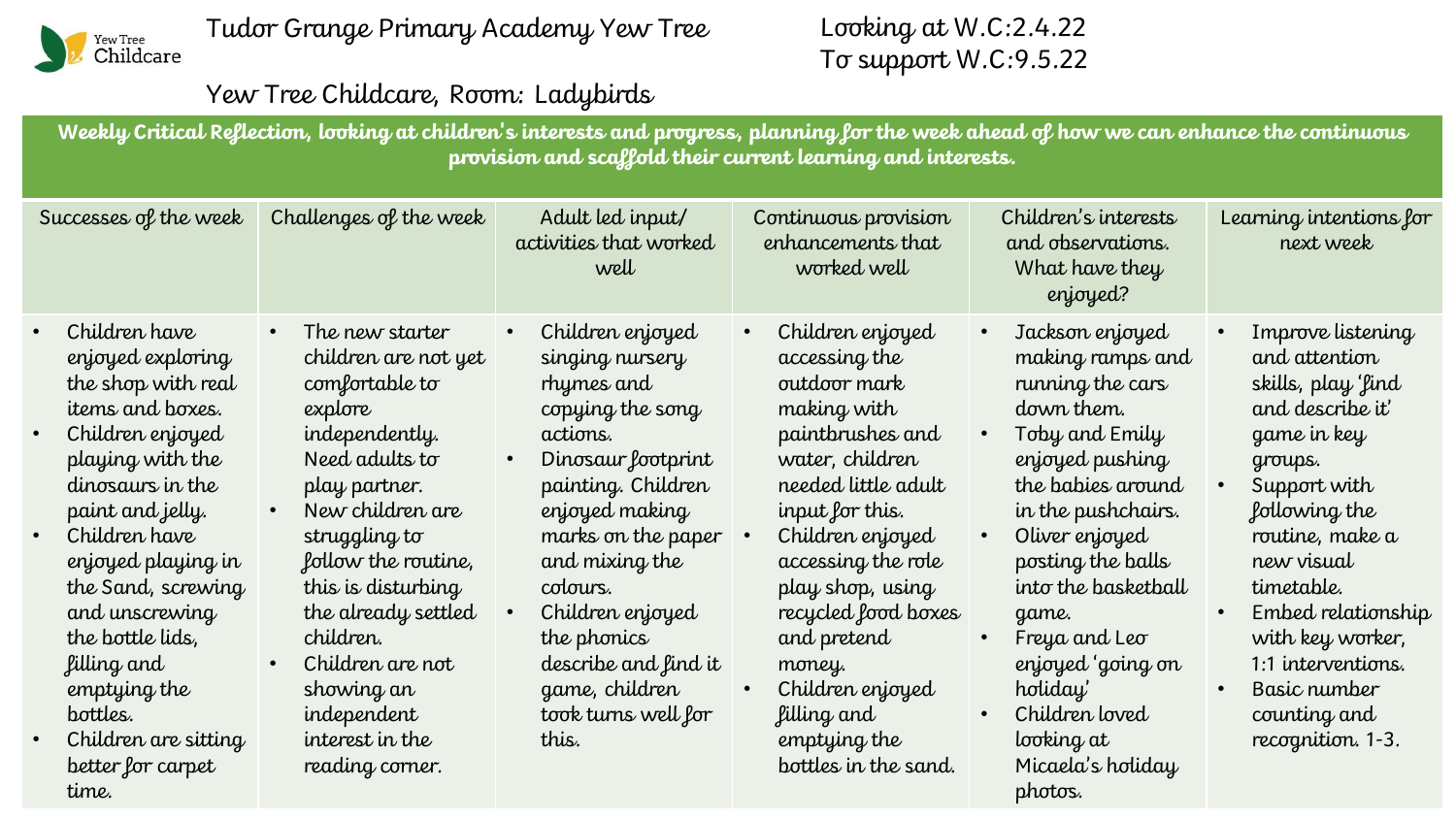

Tudor Grange Primary Academy Yew Tree

W/C: 9th May 2022

## Yew Tree Childcare, Room: Ladybirds

| <b>Indoors Continuous Provision Enhancements</b>                                                                                                                                                                                                                                        |                                                                                                                                                                                                                                                                                                |                                                                                                                                                                                                                                                                                                              |                                                                                                                                                                                                                                                                                          |                                                                                                                                                                                                                                                               |                                                                                                                                                                                                                                                                                               |  |  |
|-----------------------------------------------------------------------------------------------------------------------------------------------------------------------------------------------------------------------------------------------------------------------------------------|------------------------------------------------------------------------------------------------------------------------------------------------------------------------------------------------------------------------------------------------------------------------------------------------|--------------------------------------------------------------------------------------------------------------------------------------------------------------------------------------------------------------------------------------------------------------------------------------------------------------|------------------------------------------------------------------------------------------------------------------------------------------------------------------------------------------------------------------------------------------------------------------------------------------|---------------------------------------------------------------------------------------------------------------------------------------------------------------------------------------------------------------------------------------------------------------|-----------------------------------------------------------------------------------------------------------------------------------------------------------------------------------------------------------------------------------------------------------------------------------------------|--|--|
| Dough $/$<br>Malleable area                                                                                                                                                                                                                                                             | Sand area                                                                                                                                                                                                                                                                                      | Role play area<br>Writing / mark making<br>area                                                                                                                                                                                                                                                              |                                                                                                                                                                                                                                                                                          | Small world / sensory<br>area                                                                                                                                                                                                                                 | Construction / loose<br>parts area                                                                                                                                                                                                                                                            |  |  |
| Café<br>Add in chopping boards,<br>muffin trays, rolling pins,<br>cupcake cases and food<br>ingredients such as<br>raisins, herbs, sprinkles<br>etc. Add in Menu's and<br>pictures of different food's<br>from a café. Watch a<br>video of people ordering<br>and making food in a cafe | Transporting<br>Schema<br>Add in different sized<br>plastic bottles and funnels,<br>encourage the children to<br>screw and unscrew the<br>caps. Encourage the<br>children to fill the bottles<br>using the scoops and<br>containers. Introduce<br>capacity language such as<br>full and empty. | Café<br>Add a till, real money,<br>cakes, bread and a tea set.<br>Adult to play partner in<br>the café and act out a<br>scene where children order<br>food and pay for food.<br>Have pencils and paper<br>available, encourage<br>children to mark make<br>'taking orders'. Have<br>pictures of real café's. | Cutting and<br>sticking<br>Children to make 'Spring<br>Collages'. Have a variety<br>of natural resources<br>available such as sticks,<br>leaves, flowers, grass etc.<br>Have a variety of glue /<br>sticky tape and scissors<br>available. Adults to model<br>and support with scissors. | Dolls House<br>Create a 'Family home'<br>scene with the dolls house,<br>add in a sensory garden.<br>Encourage children to<br>label the different<br>characters as their family<br>members. Discuss our<br>families and how they are<br>the same or different. | Transforming schema<br>Children to explore<br>building towers with<br>different sized ice cubes,<br>children to observe what<br>happens to the ice as we<br>handle it. Children to look<br>at pictures of igloos and<br>how they are created,.<br>Discuss how some people<br>live in igloo's. |  |  |
|                                                                                                                                                                                                                                                                                         |                                                                                                                                                                                                                                                                                                |                                                                                                                                                                                                                                                                                                              |                                                                                                                                                                                                                                                                                          |                                                                                                                                                                                                                                                               |                                                                                                                                                                                                                                                                                               |  |  |

## **Outdoors Continuous Provision Enhancements**

| Sand area                                                                                                                                                                                                          | Water area                                                                                                                                                                                                | Writing / mark making area                                                                                                                                                                                                                                                           | Small world / sensory area                                                                                                                                                                                                                                          | Muddy kitchen area                                                                                                                                                                                                                                |
|--------------------------------------------------------------------------------------------------------------------------------------------------------------------------------------------------------------------|-----------------------------------------------------------------------------------------------------------------------------------------------------------------------------------------------------------|--------------------------------------------------------------------------------------------------------------------------------------------------------------------------------------------------------------------------------------------------------------------------------------|---------------------------------------------------------------------------------------------------------------------------------------------------------------------------------------------------------------------------------------------------------------------|---------------------------------------------------------------------------------------------------------------------------------------------------------------------------------------------------------------------------------------------------|
| Positioning Schema<br>Children to create sandcastles<br>using the small plastic cups.<br>Children to explore how much<br>water is needed to create<br>sandcastles. Add in stones and<br>flags for the sandcastles. | Self care<br>Children to bathe the babies in<br>the bubbly water outside. Add in<br>sponges and baby wash.<br>Encourage children to wash the<br>clothes and then hang up with<br>pegs on the washing line | Water painting<br>Have buckets and brushes<br>readily available for the children<br>to use. Add food colouring and<br>glitter to the water. Encourage<br>children to mark make on the<br>floor and walls outdoors. Ask<br>children to observe and label the<br>marks that they make. | Senses<br>Children to explore a variety of<br>sensory boxes with their feet.<br>Use things such as cold custard,<br>jelly, paint and bubbly water.<br>Allow children to step through<br>the trays and then use their<br>hands to explore the different<br>textures. | Café<br>Add in bread tins, cake tins,<br>muffin tins and muffin cases.<br>Add in spoons, whisks, jugs and<br>bowls. Add in pictures of a real<br>café and baked goods.<br>Encourage children to create<br>tasty treats with the mud and<br>water. |